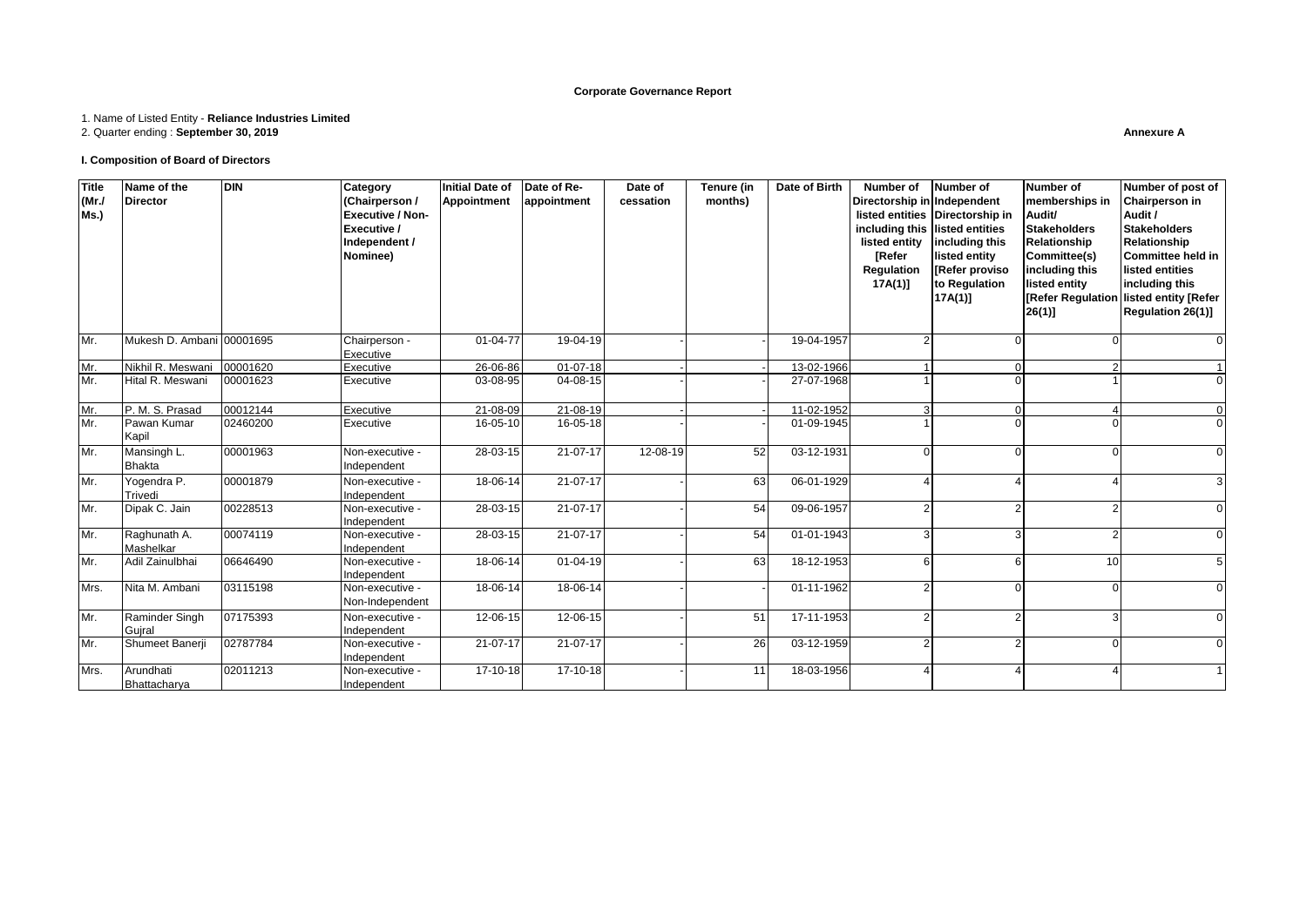# **II. Composition of Committees**

| <b>Name of Committee</b>                                       | appointed | Whether Regular chairperson Name of Committee members | <b>Category (Chairperson / Executive /</b><br>Non-Executive / Independent / | Date of<br>Appointment | Date of<br><b>Cessation</b> |
|----------------------------------------------------------------|-----------|-------------------------------------------------------|-----------------------------------------------------------------------------|------------------------|-----------------------------|
|                                                                |           |                                                       | Nominee)                                                                    |                        |                             |
| . Audit Committee                                              | Yes       | Mr. Yogendra P. Trivedi                               | Non-executive Independent - Chairman                                        | 27-04-98               | $\overline{\phantom{0}}$    |
|                                                                |           | Dr. Raghunath A. Mashelkar                            | Non-executive Independent - Member                                          | 21-08-09               |                             |
|                                                                |           | Mr. Adil Zainulbhai                                   | Non-executive Independent - Member                                          | 20-12-13               |                             |
|                                                                |           | Mr. Raminder Singh Gujral                             | Non-executive Independent - Member                                          | 07-07-15               |                             |
|                                                                |           |                                                       |                                                                             |                        |                             |
| 2. Human Resources, Nomination and<br>Remuneration Committee   | Yes       | Mr. Adil Zainulbhai                                   | Non-executive Independent - Chairman                                        | $20 - 12 - 13$         |                             |
|                                                                |           | Mr. Yogendra P. Trivedi                               | Non-executive Independent - Member                                          | $20 - 12 - 13$         |                             |
|                                                                |           | Dr. Raghunath A. Mashelkar                            | Non-executive Independent - Member                                          | 20-12-13               |                             |
|                                                                |           | Mr. Raminder Singh Guiral                             | Non-executive Independent - Member                                          | 27-09-17               |                             |
|                                                                |           | Dr. Shumeet Banerii                                   | Non-executive Independent - Member                                          | 27-09-17               |                             |
|                                                                |           |                                                       |                                                                             |                        | $\overline{\phantom{a}}$    |
| 3. Risk Management Committee                                   | Yes       | Mr. Adil Zainulbhai                                   | Non-executive Independent - Chairman                                        | 13-10-14               |                             |
|                                                                |           | Dr. Shumeet Banerii                                   | Non-executive Independent - Member                                          | 17-10-18               |                             |
|                                                                |           | Mr. Hital R. Meswani                                  | Executive - Member                                                          | 13-10-14               |                             |
|                                                                |           | Mr. P.M.S. Prasad                                     | Executive - Member                                                          | 13-10-14               |                             |
|                                                                |           | Mr. Alok Agarwal                                      | Not a director - Member                                                     | 13-10-14               |                             |
|                                                                |           | Mr. Srikanth Venkatachari                             | Not a director - Member                                                     | 13-10-14               | $\overline{\phantom{a}}$    |
|                                                                |           |                                                       |                                                                             |                        |                             |
| 4. Stakeholders' Relationship                                  | Yes       | Mr. Yogendra P. Trivedi                               | Non-executive Independent - Chairman                                        | 18-04-14               |                             |
| Committee                                                      |           | Mrs. Arundhati Bhattacharva                           | Non-executive Independent - Member                                          | 17-10-18               |                             |
|                                                                |           | Mr. Nikhil R. Meswani                                 | Executive - Member                                                          | 18-04-14               |                             |
|                                                                |           | Mr. Hital R. Meswani                                  | Executive - Member                                                          | 18-04-14               | $\blacksquare$              |
|                                                                |           |                                                       |                                                                             |                        |                             |
| 5. Corporate Social Responsibility and<br>Governance Committee | Yes       | Mr. Yogendra P. Trivedi                               | Non-executive Independent - Chairman                                        | 17-01-14               |                             |
|                                                                |           | Dr. Raghunath A. Mashelkar                            | Non-executive Independent - Member                                          | 17-01-14               |                             |
|                                                                |           | Dr. Shumeet Banerii                                   | Non-executive Independent - Member                                          | 27-09-17               | $\overline{\phantom{a}}$    |
|                                                                |           | Mr. Nikhil R. Meswani                                 | Executive - Member                                                          | $17 - 01 - 14$         |                             |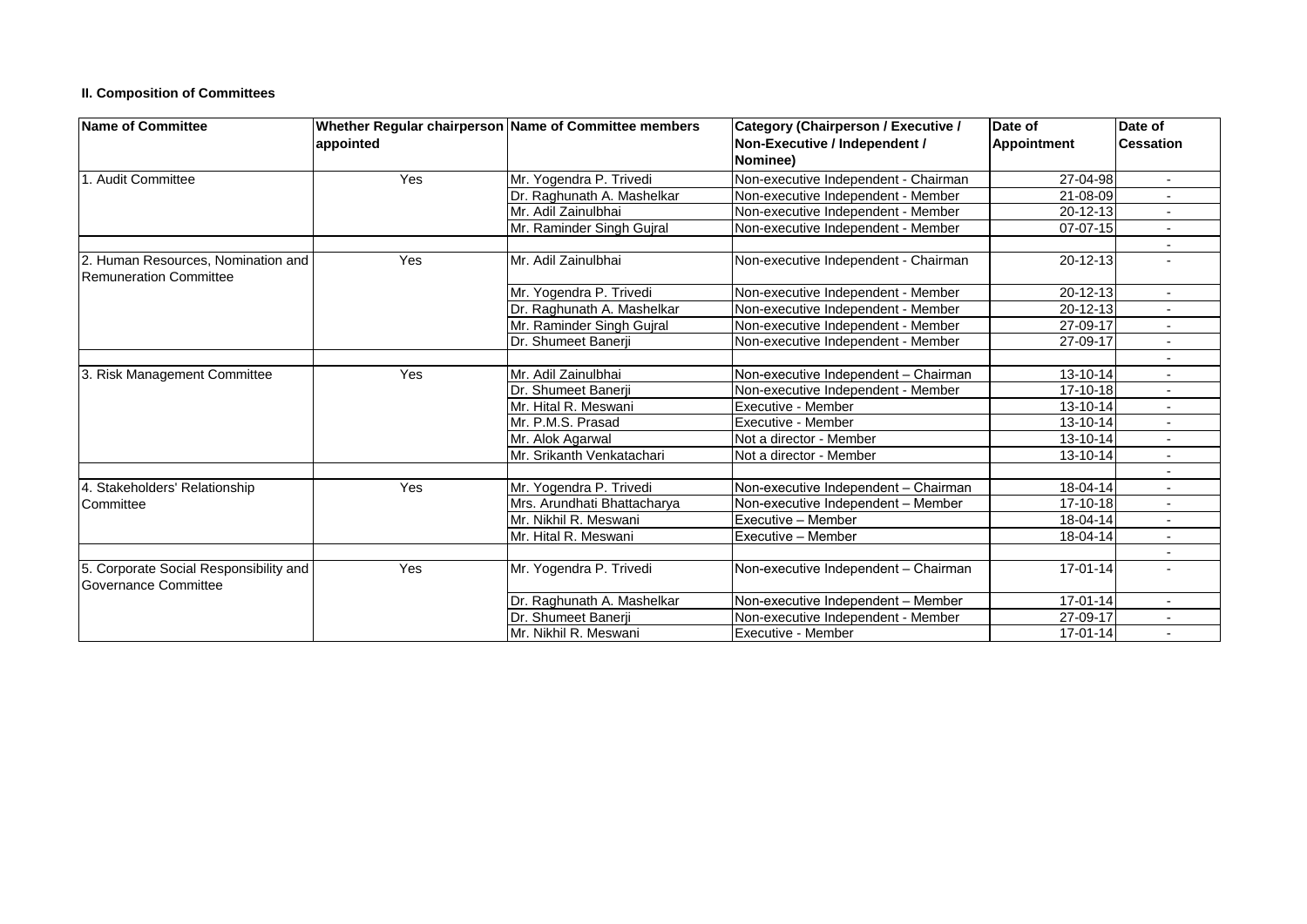# **III. Meeting of Board of Directors**

| Date(s) of Meeting (if any) in Date(s) of Meeting (if any) in |                      | Whether requirement Number of Directors | <b>Number of</b>  | Maximum gap between    |
|---------------------------------------------------------------|----------------------|-----------------------------------------|-------------------|------------------------|
| the previous quarter                                          | the relevant quarter | of Quorum met (Yes / present            | lindependent      | any two consecutive    |
|                                                               |                      | No)                                     | directors present | meetings (in number of |
|                                                               |                      |                                         |                   | <b>days</b>            |
| April 18, 2019                                                | July 19, 2019        | Yes                                     |                   |                        |

# **IV. Meetings of Committees**

| Name of the Committee            | Date(s) of meeting of the<br>committee in the relevant<br>quarter | <b>Whether requirement</b><br>of Quorum met<br>(details) | <b>Number of Directors</b><br>present | Number of<br>independent<br>directors present | Date(s) of meeting of the<br>committee in the<br>previous quarter | Maximum gap<br>between any<br><b>two consecutive</b><br>meetings<br>(in number of<br>days) |
|----------------------------------|-------------------------------------------------------------------|----------------------------------------------------------|---------------------------------------|-----------------------------------------------|-------------------------------------------------------------------|--------------------------------------------------------------------------------------------|
| <b>Audit Committee</b>           | July 18, 2019                                                     | Required quorum of 2                                     |                                       |                                               | 4 April 5, 2019                                                   | 90                                                                                         |
|                                  | July 19, 2019                                                     | members was met                                          |                                       |                                               | 4 April 17, 2019                                                  |                                                                                            |
|                                  |                                                                   |                                                          |                                       |                                               | April 18, 2019                                                    |                                                                                            |
| Human Resources,                 | July 18, 2019                                                     | Required quorum of 2                                     |                                       |                                               | 5 April 17, 2019                                                  | 91                                                                                         |
| Nomination and Remuneration      |                                                                   | members was met                                          |                                       |                                               |                                                                   |                                                                                            |
| Committee                        |                                                                   |                                                          |                                       |                                               |                                                                   |                                                                                            |
| <b>Risk Management Committee</b> | July 18, 2019                                                     | Required quorum of 2                                     |                                       |                                               | 2 April 17, 2019                                                  | 91                                                                                         |
|                                  |                                                                   | members was met                                          |                                       |                                               |                                                                   |                                                                                            |
| Stakeholders' Relationship       | August 14, 2019                                                   | Required quorum of 2                                     |                                       |                                               | 2 April 25, 2019                                                  | 110                                                                                        |
| Committee                        |                                                                   | members was met                                          |                                       |                                               |                                                                   |                                                                                            |
| Corporate Social                 | August 14, 2019                                                   | Required quorum of 2                                     |                                       |                                               | 3 April 18, 2019                                                  | 117                                                                                        |
| Responsibility and Governance    |                                                                   | members was met                                          |                                       |                                               |                                                                   |                                                                                            |
| Committee                        |                                                                   |                                                          |                                       |                                               |                                                                   |                                                                                            |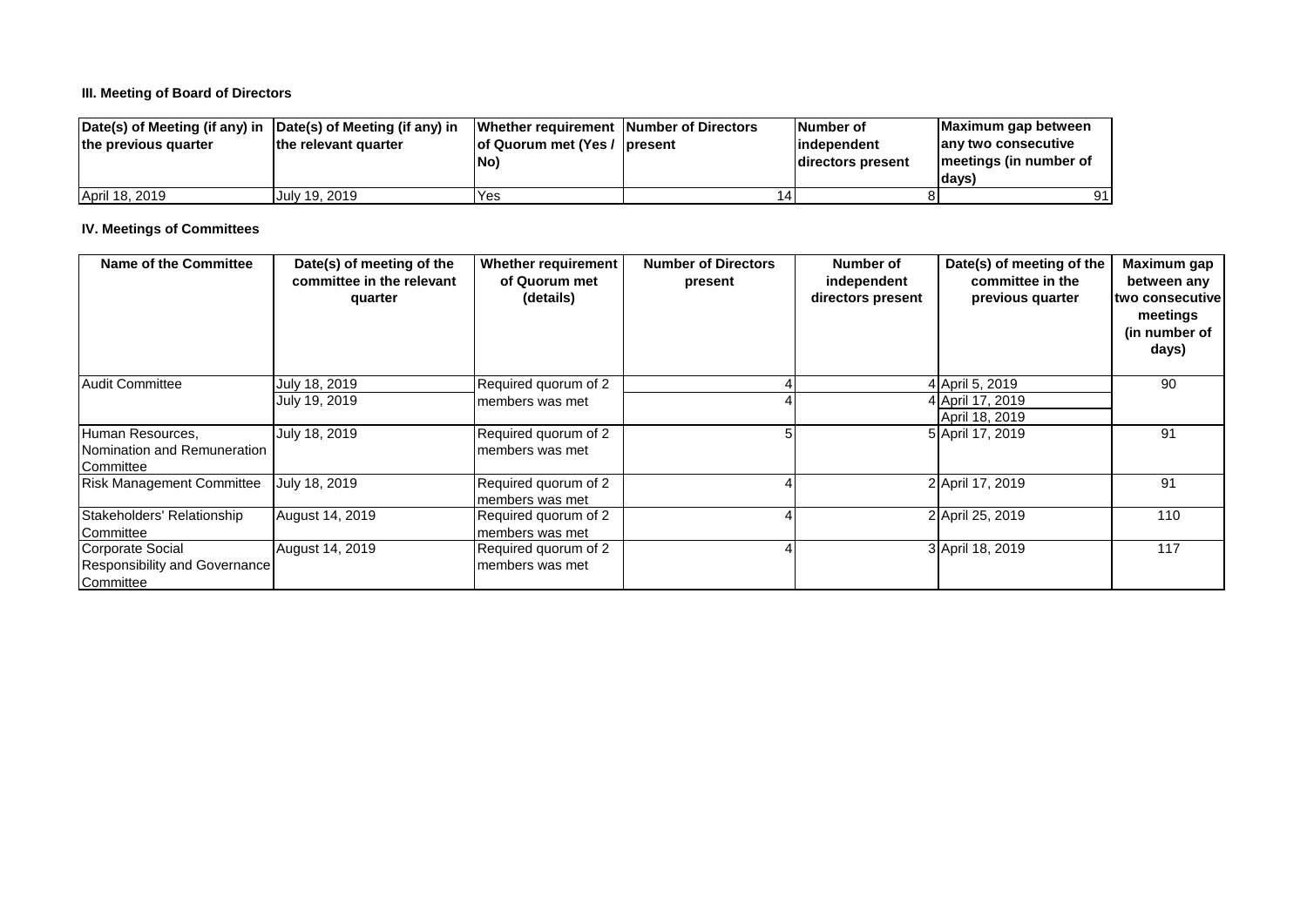# **V. Related Party Transactions**

| <b>Subject</b>                                                                                          | <b>Compliance Status</b><br>(Yes / No / NA) |
|---------------------------------------------------------------------------------------------------------|---------------------------------------------|
| Whether prior approval of audit committee obtained                                                      | Yes                                         |
| Whether shareholder approval obtained for material RPT                                                  | <b>INA</b>                                  |
| Whether details of RPT entered into pursuant to omnibus apprroval have been reviewed by Audit Committee | Yes                                         |

| <b>Affirmations</b>                                                                                                   | Yes / No   |
|-----------------------------------------------------------------------------------------------------------------------|------------|
| 1. The composition of Board of Directors is in terms of SEBI (Listing Obligations and Disclosure Requirements)        | Yes        |
| Regulations, 2015.                                                                                                    |            |
| [2. The composition of the following Committees is in terms of SEBI (Listing Obligations and Disclosure Requirements) | Yes        |
| Regulations, 2015                                                                                                     |            |
| la. Audit Committee                                                                                                   |            |
| b. Human Resources, Nomination and Remuneration Committee                                                             |            |
| c. Stakeholders' Relationship Committee                                                                               |            |
| d. Risk Management Committee                                                                                          |            |
|                                                                                                                       |            |
| 3. The above committee members have been made aware of their powers, role and responsibilities as specified in SEBI   | Yes        |
| (Listing Obligations and Disclosure Requirements) Regulations, 2015.                                                  |            |
| 4. The meetings of the Board of Directors and the above Committees have been conducted in the manner as specified in  | <b>Yes</b> |
| SEBI (Listing Obligations and Disclosure Requirements) Regulations, 2015.                                             |            |

The report submitted for the previous quarter ended June 30, 2019 has been placed before Board of Directors. No comments / observations / advice were received from the Board of Directors.

This report will be placed before Board of Directors at its next meeting. Any comments / observations / advice of Board of Directors will be mentioned in the report of next quarter.

**Name:** Savithri Parekh **Designation:** Joint Company Secretary & Compliance Officer Date: October 15, 2019